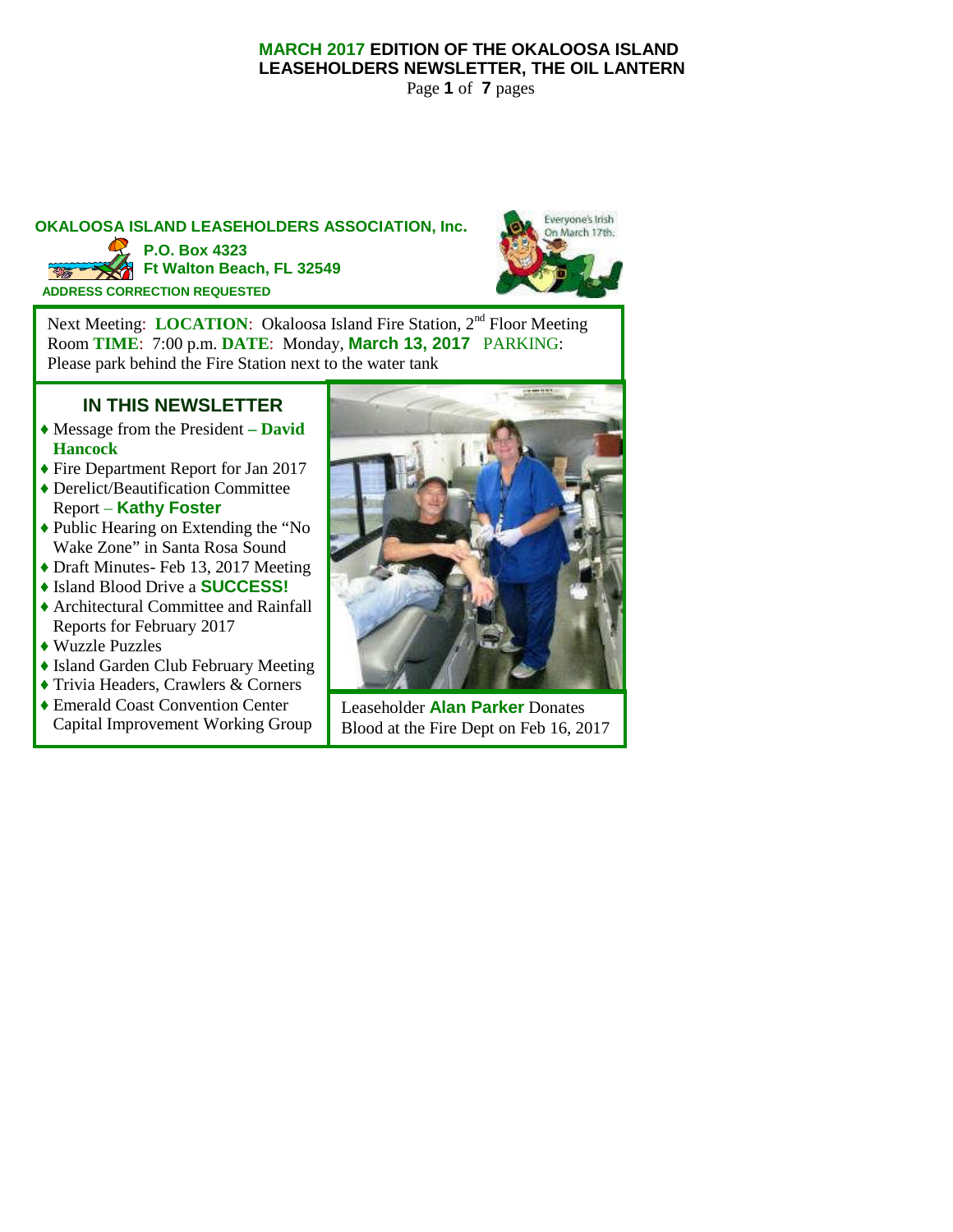



# **The OIL Lantern**

**THE NEWSLETTER OF THE OKALOOSA ISLAND LEASEHOLDERS ASSOCIATION, Inc P.O. Box 4323, Fort Walton Beach, FL 32549, Editor: Jim Simpson, (850) 585-2116 Association Website: www.oilaweb.com**





### **MARCH 2017**

### **BOARD OF DIRECTORS**

**David Hancock President** 113 Brooks Street - Unit 401 Ft Walton beach, FL 32548 376-5923 dshancock49@cox.net

**Lynn Dominique Vice-President** 354 Billfish Ave, Unit 104 Ft Walton Beach, FL 3248 lynn@revivemediaservices.com

**Kim Haines** 723 Sailfish Drive 490-7947 kimfhaines@live.com

**John Reinhold** 530 Dolphin Ft Walton Beach, FL 32548 259-9918 johnwreinhold@gmail.com

**Jim Hendricks** 846 Tropic Ave Ft Walton Beach, FL 32548 850-543-0516 jmhendro1@gmail.com

**Carol Schoolcraft** 814 Tarpon Drive Ft Walton Beach, FL 32548 carolgosail@cox.com

**Dean Hanson** 554 Coral Court, Unit 403 Ft Walton Beach, FL 32548 612-669-1624 drhans917@aol.com

#### **ASSOCIATION WEBMASTER Bob Seitz** 709 Sailfish Drive Ft Walton Beach, FL 32548 243-1399 webmaster@oilaweb.com

**ASSOCIATION TREASURER Jim Simpson, Treasurer** 624B Pelican Drive Ft Walton Beach, FL 32548 301-3547 sanleanna@cox.net

## **Meeting Agenda**

**DATE:** Monday, **March 13, 2017**

**Time:** 7:00 p.m.

**Place:** Okaloosa Island Fire Station, 2<sup>nd</sup> Floor Meeting Room

Presentation: Deputy from Okaloosa County Sheriff's Office to Speak

**I. CALL TO ORDER AND PLEDGE OF ALLEGIANCE**

**II. ROLL III. ANNOUNCEMENTS**

If you speak, please state your name, address and if you are a member.

**IV. MINUTES** February 13, 2017 Meeting Minutes (Draft)

**V. TREASURER'S REPORT** - Treasurer, **Jim Simpson**

### **VI. COMMITTEE REPORTS**

A. Architectural Report – See **Newsletter** B. Membership Liaison: **Jim Simpson**

C. WebSite: **Bob Seitz** D. Boat Basin: **Carol Edlund** E. Street Lighting MSBU**:**

**Paula Hudson** F. Derelict Property Committee Report – See Newsletter

**VII. OLD BUSINESS**

**VIII. NEW BUSINESS**

### **MESSAGE FROM THE PRESIDENT – David Hancock**

Lots of progress continues to be made with different projects and issues affecting Okaloosa Island. Foremost is the **unanimous** approval by the Okaloosa County Board of Commissioners of the Permit Application for renourishing our beaches after a catastrophic storm event. The importance of this permit cannot be underestimated as Okaloosa County needs to have the capability to act promptly to repair storm damage. During the debate about the Permit application learned a lot about sand on the beach from many sources. One fact that I am sue of is that everyone wants the best sand possible on Okaloosa island and that lots of time and \$ have been spent to accomplish this. This is something all concerned parties must work together on.

Beautification continues its great work; many thanks to the members. An article detailing the committee's activities is in this newsletter.

Engineering drawings for the three undeveloped Beach Access Ways that OILA has been pushing for so long are done. With these in hand the beach Access Way project can be sent out for bids so accurate costs are available.

Remember back in the fall the leaseholders began working on a project relocate the no wake sign from in front of the landing to the west. This came about as a result of complaints from Okaloosa Island residents on safety and boat damage. **A public hearing on the request has been scheduled on Friday March 17 at 6 PM at the Emerald Coast Conference.** There is a separate article about the Public hearing in the newsletter with more details. I hope everyone possible can attend the public hearing.

# **JOIN THE LEASEHOLDERS! LET YOUR OPINIONS BE HEARD!**

**FOR A MEMBERSHIP APPLICATION CLICK ON THE ASSOCIATION'S WEBPAGE: WWW.OILAWEB.COM,**

**or**

**CONTACT JIM SIMPSON AT**

**(850) 585-2116**

**OR BY EMAIL AT SANLEANNA@COX.NET.**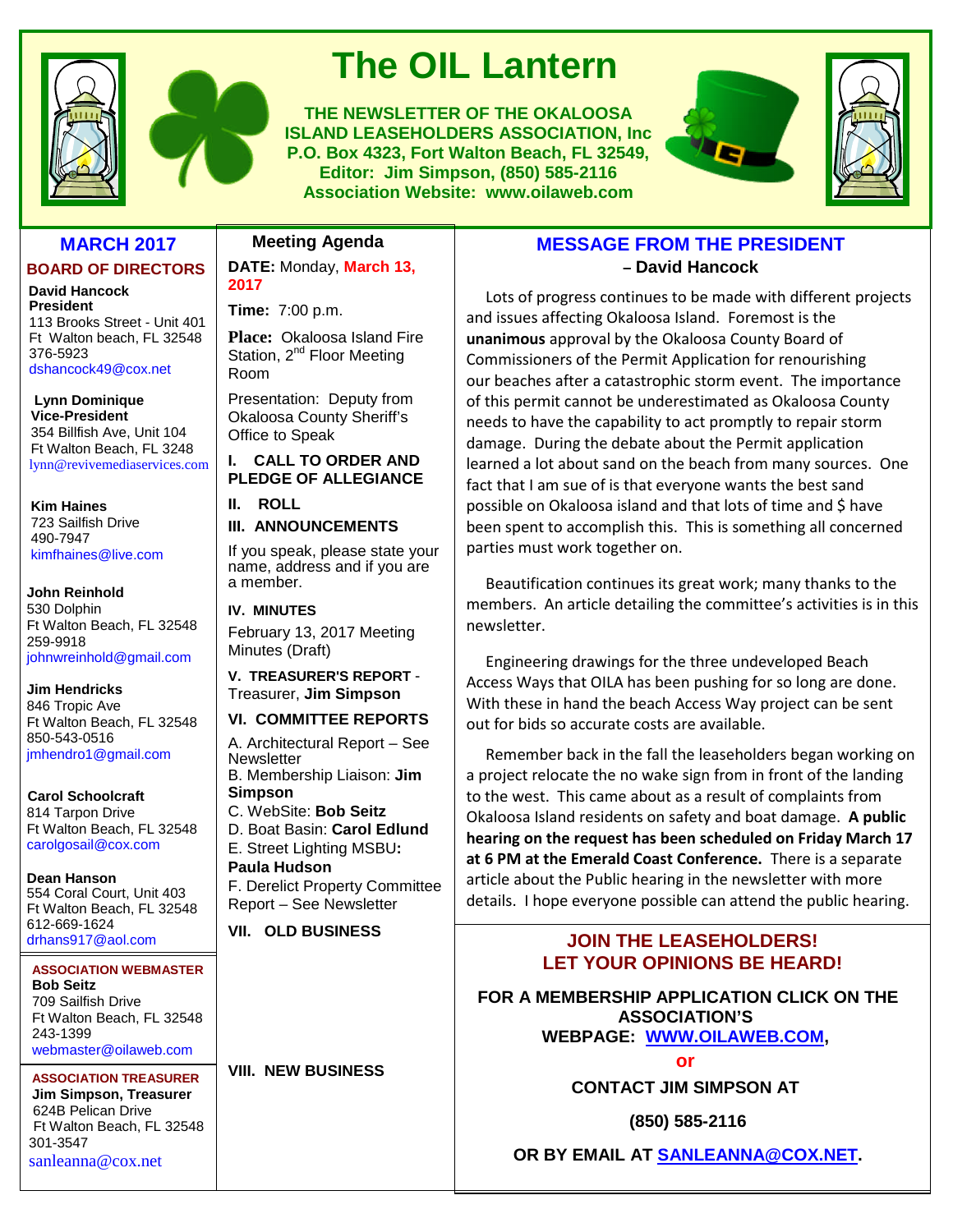

### **TRIVIA HEADER: Men Are From Mars**

- If you are an average American male, you will spend 2,965 hours (123.5 days) shaving in your lifetime.
- If the average male never shaved, his beard would be 13 feet long the day he dies.
- In 1898 all cheerleaders were male. Today 3 percent are.



# **ISLAND RAINFALL FOR FEBRUARY 2017: 4.4 Inches**

Feb 7……..**0.3** inches Feb 18……**0.1** inches Feb 21……**3.8** inches Feb 22……**0.1** inches Feb 25……**0.1** inches



Average Rainfall for February….**5.8** inches Variance to Average………......**- 1.4** inches

| March Avg Rainfall5.8 inches<br>March Record High80° F (1957)<br>March Record Low  4º F (1985)<br>Mar Avg Water Temperature66° F |  |
|----------------------------------------------------------------------------------------------------------------------------------|--|
| April Record High92º F(1985)<br>April Record Low 20° F(1987)<br>Apr Avg Water Temperature72º F                                   |  |
| Rainfall Total Year to Date11.3 inches                                                                                           |  |
| Year Date to Variance  +0.5 inches                                                                                               |  |
|                                                                                                                                  |  |

### **OKALOOSA ISLAND FIRE DEPT RESPONDS TO 95 CALLS IN THE MONTH OF JANUARY 2017**

| $EMS/Rescue/MVA$ 43  |  |
|----------------------|--|
| Alarm Activations 23 |  |
|                      |  |

(**89** calls were responded to in January 2016)

### **TRIVIA CORNER**: **Why Do We Cover a Yawn?**

People once thought that their souls could escape during a yawn. They covered their mouths to prevent this and, since yawns were contagious, to try to keep people



around them from "catching" the yawn. The apology after a yawn originated as an expression of regret for having exposed people to mortal danger.

### **WUZZLE PUZZLES**

What is a Wuzzle Puzzle? It is a puzzle consisting of combinations of words, letters, figures, or symbols positioned to create disguised words, phases, names, places, etc. Are you ready to take the challenge and figure out the "disguised" meaning of these wuzzles? Good luck. The answers are at the bottom of the last page of this newsletter.



### **BLOOD DRIVE HOSTED BY THE OKALOOSA ISLAND FIRE DISTRICT A SUCCESS!**



The donors are from left to right: **Alan Parker, Joe Bowman and Patrick Casey** (with his dog **Rocky**)

On February 16 the Okaloosa Island Fire District Hosted an Island Blood Drive. The OneBlood bus was parked in front of the fire station from 10:00 am to 2:00 pm. Donors were given a long-sleeve t-shirt in addition to drinks and snacks. The goal of the drive was to collect 15 units of blood. The drive exceeded expectations with the donation of 17 units.

Members of the Okaloosa Island Leaseholders Assoc.  $(OILA)$  – see photo - who donated proudly display their "I Donated" stickers (copy inserted) The donors are from left to right: **Alan Parker, Joe Bowman and Patrick Casey** (with his dog **Rocky**). **Rocky** had planned to donate, but a recent vaccination for distemper disqualified him from giving.

**EACH DONATION HAS THE POTENTIAL TO SAVE THREE LIVES!**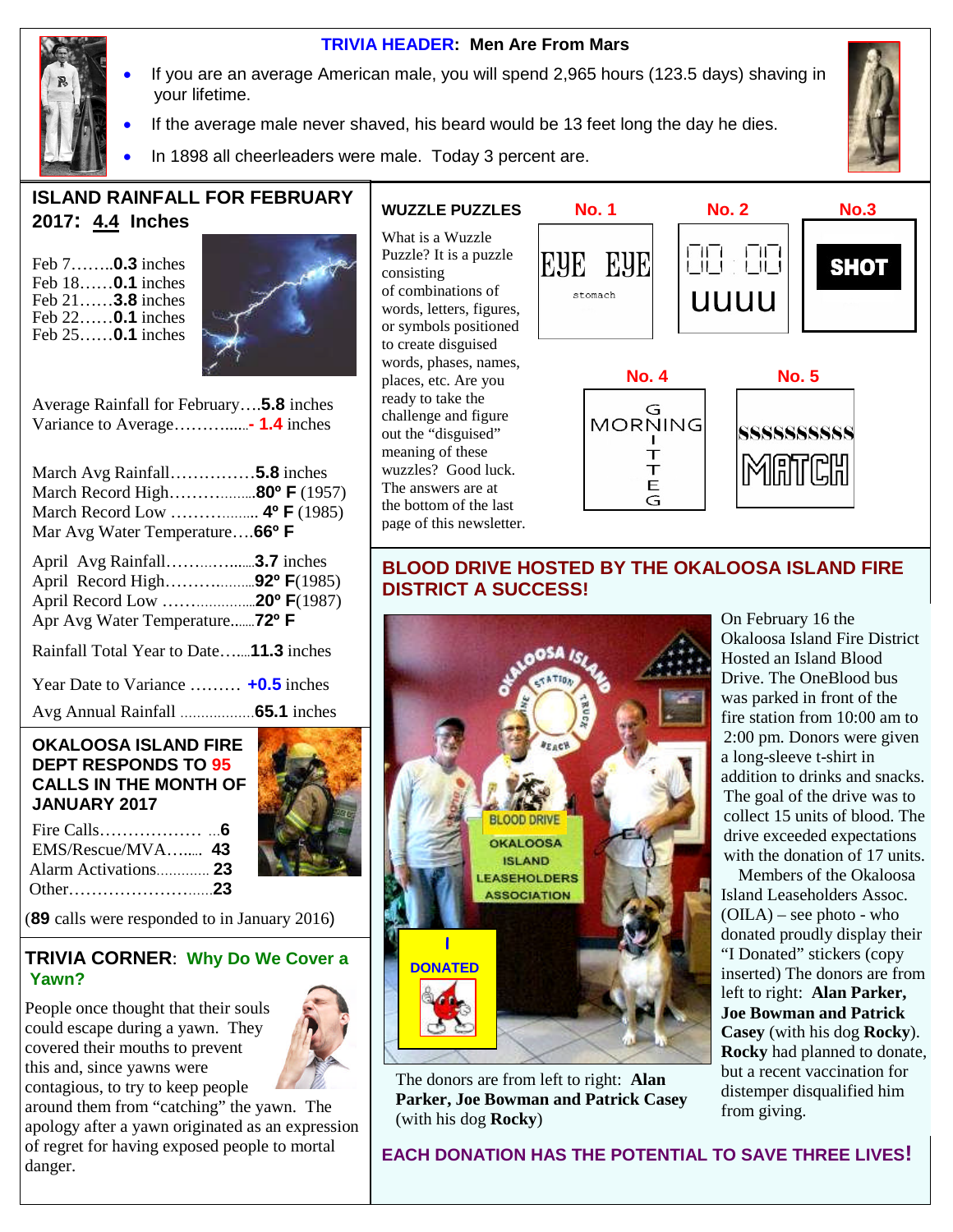

February Hostesses (left to right) **Helen Johnson**, **Jeanie Miller, Deborah Yale, Bunny Stephens** .**& Shirley VanRhee**

### **ISLAND GARDEN CLUB: REPORT ON THE FEBRUARY MEETING**

The February presentation on growing tomatoes by Linda Timothy was superb. In addition to her 'secret' soil recipe, she shared growing tips and homegrown



tomato plants. Thank you to our fabulous February hostesses (**Helen Johnson**, **Jeanie Miller**, **Deborah Yale**, **Bunny Stephens** and **Shirley VanRhee**) – see photo - for the delicious food and table decorations

The excitement is building for the Island Garden Club's trip to Bellingrath Gardens on March 23. Only three seats remain unsold!

We will meet once again at El Matador Condominium on April  $12<sup>th</sup>$ where members (and guests) will create an Easter Bonnet using all natural materials.

Kathy Foster, President fosterpk@gnt.net or 244-4490



**ARCHITECTURAL COMMITTEE REPORTS FOR FEBRUARY 2017** for permits submitted to them for consideration. The following information provided by the Architectural Committee. **SPECIAL NOTICES: 1) The Committee meets every Thursday from 9:00 am to 9:30 am at the Tourist Development Center building. 2) ASK BEFORE YOU ACT.**

Date Block Lot(s) Address **Owner/Contractor** Description Recommendation

**THERE WAS NO ACTIVITY BY THE ARCHITECTURAL COMMITTEE DURING THE MONTH OF FEB 2017**

# **Emerald Coast Convention Center Capital Improvement Working Group** – Kathy Foster

In December, 2016, OILA was invited by the Tourist Development Council to participate in the ECCC Capital Improvement Working Group. For the past three months Tripp Tolbert and Kathy Foster have represented OILA at planning meetings administered by the Matrix Design Group. Initial invitees included Fort Walton Beach Medical Center, TDC, Sacred Heart Medical Group, Economic Development Council, Florida Restaurant & Lodging Association, FWB Chamber of Commerce, Destin Chamber, Okaloosa County department heads, ECCC management and staff, Eglin & Hurlburt representatives.

The objective of the ECCC is to attract and produce events which generate economic benefits to Okaloosa County. Approximately \$13 million dollars in capital reserve funds  $3<sup>rd</sup>$  penny of the bed tax) are available for improvement, expansion and/or renovation of the Emerald Coast Convention Center. Earliest suggestions ranged from erecting a parking garage to constructing an adjacent hotel, to improving the functionality of the existing building, to building a Highway 98 crossover. Although some of those options are not allowable uses of bed tax money.

Concepts now being discussed are connectivity/passageway/transportation between properties; creating a hotel authority and/or a convention district, forming a public/private partnership; integrating ECCC improvements with the Brooks Bridge replacement; building an overpass/underpass on highway 98; establishing a Gateway to the area. Thank you to island residents/property owners who provided ideas for improvements. On February 22, the Matrix Design Group requested that only a single representative from OILA continue in this process. I have stepped aside and Tripp has taken the lead so please share your suggestions with him.



# **TRIVIA CRAWLER: Women Are From Venus**

- In 1950 only 7 percent of American women dyed their hair. Today 75 percent do.
- In 1960, 3 percent of American lawyers were women. In 2005 the number was up to 30 percent.



 Approximately 14% of active members in the U.S. armed forces today are women. In 1950, women comprised less than 2% of the U.S. military.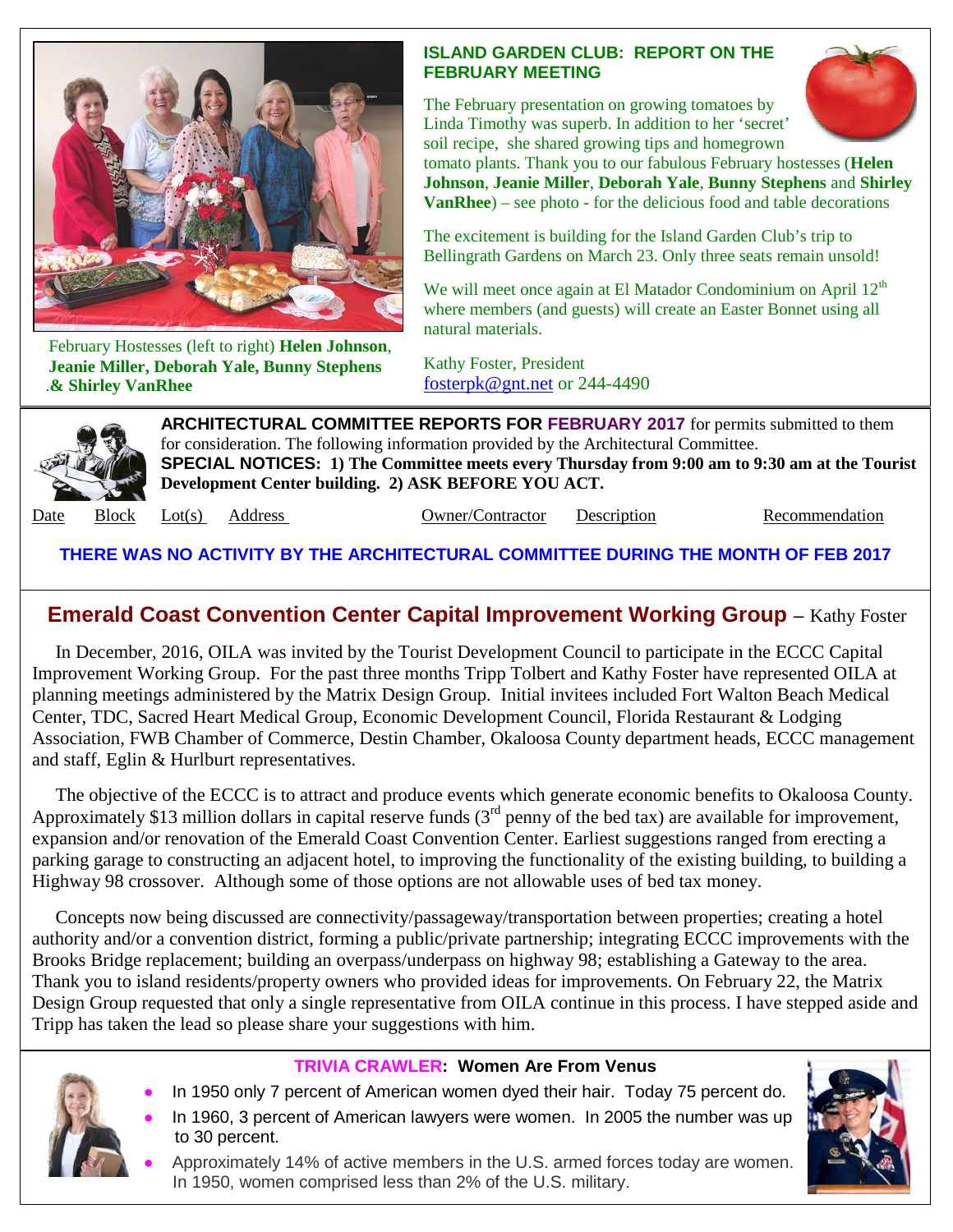# *IMPORTANT MEETING: Public Hearing On March 17 for Extending the No*

# *Wake Zone – David Hancock*



Back as a result of safety and damage concerns by OILA members, we approached the Fort Walton Beach City Council and Okaloosa County Commissioners to extend to the west the no wake zone in front of the Landing in Fort Walton Beach. Both entities took up the cause and as a result a Public Hearing has been scheduled March 17 by the Florida Wildlife & Conservation (FWC) at 6 PM in the Emerald Coast Conference Center. Yes this is a very inconvenient time as that is a Friday and it is also Saint Patricks Day.

Have already reached out to the FWB city Council and Okaloosa County Commissioners for resolutions supporting this effort. I hope that support of governments on both sides of Santa Rosa Sound will sway the FWC. And we need as many people as possible to show up for the hearings! The more the better! If you cannot attend please send comments to the FWC – their email address is: waterway.management@myfwc.com

This is a Public Safety Issue! Florida Statues allow for no wake zone at public boat ramps and also at locations where boat fuel is sold. There are 4 of these locations between The Landing in Fort Walton Beach and Liza Jackson Park. Moving the no wake zone to the west so it starts at Liza Jackson Park is the more economic than 4 distinct zone and signs. Please stress the public safety angle at the Public Hearing and in any comments sent to the FWC.

Remember there was almost a disaster on May 28, 2016 on Okaloosa Island where a cabin boat being fueled exploded (photo on the right). The five people on board were lucky as they were blown off the boat. I watched our brave Okaloosa Island Firefighters move the boat away from the gas pumps and extinguish the fire.

PLEASE attend the Public hearing, bring friends and neighbors, and send comments to the FWC!



### **Information on This Public Hearing Also Posted on the OILA Website**: www.oilaweb.com

### **OILA Derelict Properties/Beautification Committee Report by Kathy Foster**

While beauty is in the eye of the beholder, blight needs no description. Posting signs on utility poles and in the public right of way is detrimental to the overall appearance of our island. So is overhanging vegetation on sidewalks and streets. We don't have to be on a committee to take care of this blight.

Four of the stained rock pump covers have been painted… seven more to go once the wind subsides. Century Link responded to our request for repair of their rusted, broken telephone boxes. Their comment was 'we want to be good neighbors.' Where litter and debris collected in the vicinity of Waffle House and Tropical Waves, it appears they are policing the area. Thank you to these three businesses!

We had hoped that pride of ownership and community spirit would prevail, but there has been no response from owners who were sent covenant violation letters. It appears we will be heading to court.

On the wish list… replacing trees in the medians and mounting pole brackets and banners. We hope to have details to share at the March meeting.

Thank you to **Dave Miller, John Dowd, Kim Haines, Bob Haines, Dean Hanson, Kathy Foster** and **Paula Hudson** for their continued commitment to this committee and to our neighborhood. And thank you for all YOU do keeping our island clean and making it beautiful.

### **TRIVIA CRAWLER ABOUT HONEY:**

**1.** A typical worker bee lives for one month and in that time collects enough nectar to make about 1/12 teaspoon of honey. **2.** Honey never spoils. In fact, honey placed in tombs in Southhampton, England, over 400 years ago was still good when the tombs were opened. **3.** Honeybees are not native to North America. They were introduced from Europe in the 1600's by the Puritans.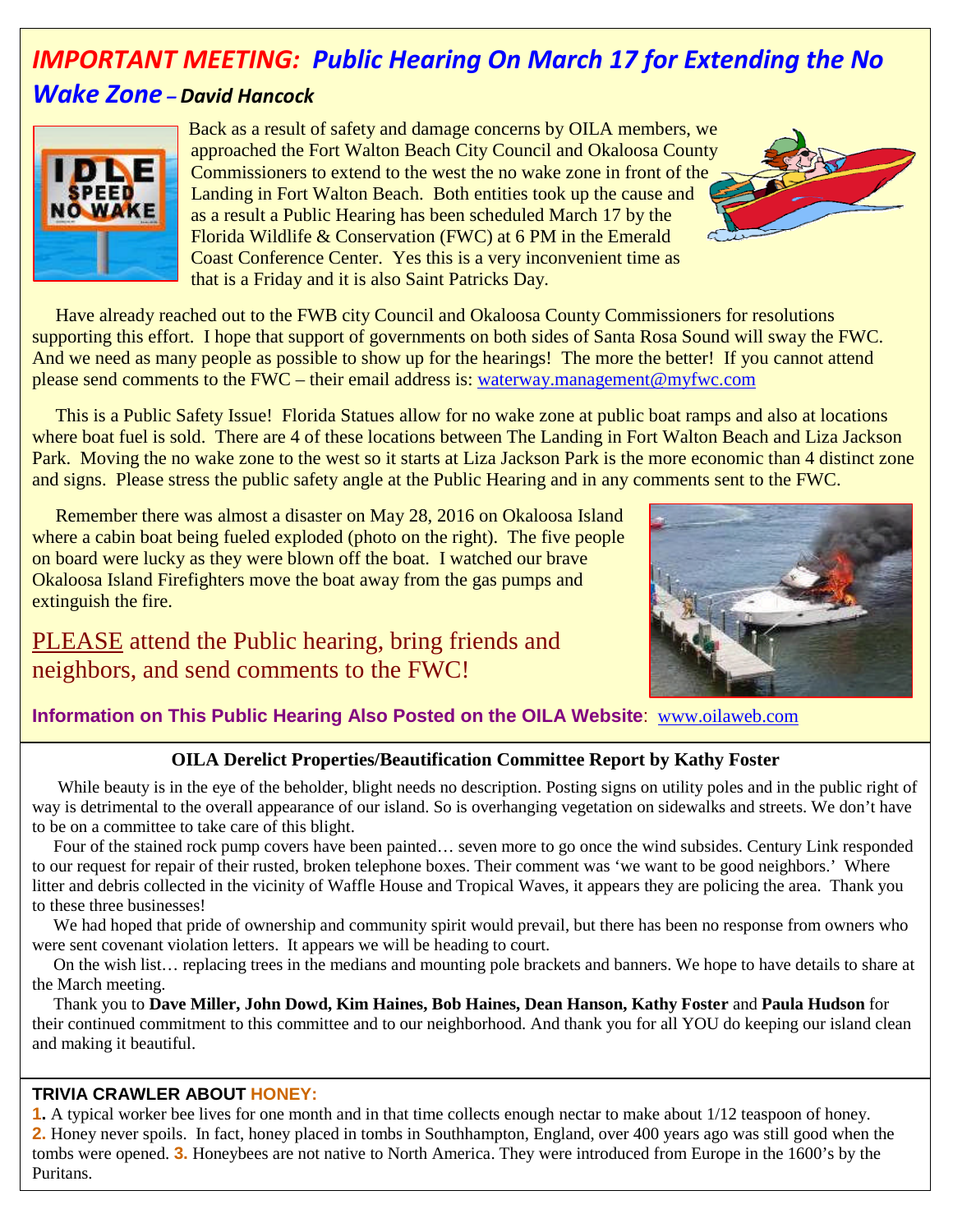### **NOTES - OKALOOSA ISLAND LEASEHOLDERS ASSOCIATION - MEMBERSHIP MEETING FEBRUARY 13, 2017**

Meeting Location: Okaloosa Island Fire Station, 2<sup>nd</sup> Floor Training Room Call to Order: 7:00 pm

Board Members Present: Dave Hancock, Dean Hanson and Kim Haines

Announcements:

- Fire Captain Ray Strawn Announced that the OneBlood Donation Bus will be at the Fire Station on Thursday, Feb 16 from 10:00 am to 2:00 pm. He hopes to make it a semi-annual event.

- Jim Simpson announced that the 2017 Mardi Gras Parade had been cancelled due to weather and that we have 12 gross of mini-moon pies available. Kathy Foster contacted 4 krewes, Harborwalk & Destin Commons looking a buyers of the pies.

- Sheriff's Deputy Rescheduled to the March 13 meeting.

- Question arose about using excess Christmas donations for beautification. The general consensus was not to.

**Draft Minutes, January 9, 2017 Meeting**: Jim Simpson made a motion to amend the January 9, 2017 Meeting Minutes as follows: "In the report the expense of \$20.68 expense to reimburse Jim Simpson for the cost of the stamps to mail the January 2017 OIL Lantern was credited instead of being debited. Correction of this error changes the following balances as follows: The January 9, 2017 ending Discretionary Fund Balance from **\$36,389.51 to \$36,348.15.** and the January 9, 2017 Total Funds Balance from **\$39,172.97 to \$39,131.60.** The motion was seconded and approved. With this correction, the remainder of the January 9, 2017 Minutes were approved as printed.

### **TREASURER'S REPORT: FEBRUARY 13, 2017 MEMBERSHIP TOTAL: 244**

#### **JANUARY 9, 2017 TOTAL BALANCE: \$39,131.60**

| ASSOCIATION DISCRETIONARY FUND BALANCE AS OF January 9, 2016                                                                                                                                                                                   | \$<br>36,348.15          |
|------------------------------------------------------------------------------------------------------------------------------------------------------------------------------------------------------------------------------------------------|--------------------------|
|                                                                                                                                                                                                                                                | \$<br>17.00              |
| <b>EXPENDITURES SINCE LAST REPORT:</b>                                                                                                                                                                                                         |                          |
| Payment to Dave Miller for the purchase of Mardi Gras beads (13 gross)\$<br>Payment to U.S. Postal Service for rental of P.O. Box 4323 for six months\$                                                                                        | 33.95<br>85.47<br>38.00  |
| Total Expenditures \$                                                                                                                                                                                                                          | 157.42                   |
| <b>EXPENSES PENDING APPROVAL FOR PAYMENT:</b>                                                                                                                                                                                                  |                          |
| - Reimburse Jim Simpson for the purchase of Mardi Gras moon pies (12 gross)<br>- Reimburse Jim Simpson for stamps to mail the January 2017 OIL Lantern\$<br>- Reimburse Jim Simpson for payment of the Annual Filing Fee for the Incorporation | 302.35<br>22.05<br>61.25 |
| Total Expenses Pending Approval for Payment \$                                                                                                                                                                                                 | 385.65                   |
| ASSOCIATION DISCRETIONARY FUND BALANCE AFTER RECEIPTS, EXPENDITURES<br>& EXPENSES PENDING APPROVAL FOR PAYMENT AS OF February 13, 2017\$                                                                                                       | 35,882.08                |
|                                                                                                                                                                                                                                                | 1,421.28<br>1,421.28     |
| CHRISTMAS DECORATING PROJECT 2016 BALANCE AS OF January 9, 2017 \$<br>CHRISTMAS DECORATING PROJECT 2016 EXPENDITURES SINCE LAST REPORTNo Expenditures<br>CHRISTMAS DECORATING PROJECT 2016 BALANCE AS OF February 13, 2017\$                   | 1.362.18<br>1,362.18     |
| SUMMARY: February 13, 2017 Fund Balances                                                                                                                                                                                                       |                          |
|                                                                                                                                                                                                                                                | 1,421.28<br>1,362.18     |
| TOTAL FUNDS BALANCE\$ 38,605.54                                                                                                                                                                                                                |                          |

A motion was made and approved to reimburse Jim Simpson a total of \$22.05 to mail the January 2017 newsletter**.**